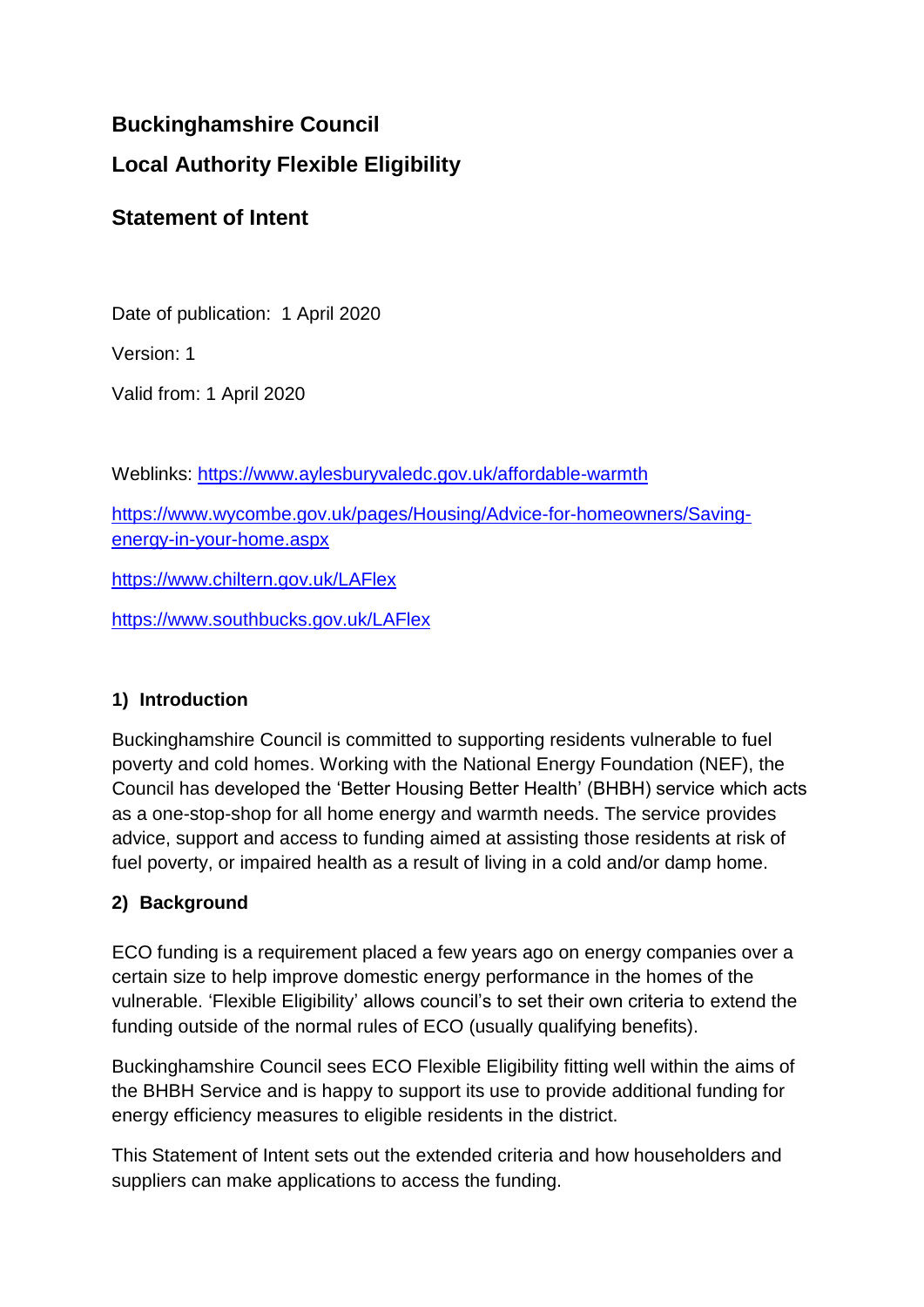The funding can be used for the installation of an energy efficiency measure ('measures') such as cavity wall insulation, loft insulation, boiler repairs and first time central heating. This list is not exhaustive and the measures available will change over time. Some measures can be fitted for free to eligible households. Other measures will require a customer contribution. Whenever possible the BHBH service aims to find additional funding for eligible households to reduce any customer contribution needed.

## 3) **How the LA intends to identify eligible households**

Buckinghamshire Council believes that certain sectors of society have vulnerabilities which make them particularly susceptible to the cold. These people may be on low incomes, yet not sufficiently low as to be eligible for benefits. Previous ECO allocations have overlooked these residents and we are delighted to be able to provide support for them under Flexible Eligibility.

Eligible households will therefore be those on a low income, as defined below in the first eligibility criteria, and, in addition, meet any of the second defined vulnerability criteria.

i.e. Eligible household = Low Income (first criteria) + Vulnerability (second criteria)

## **First Eligibility Criteria (Low Income)**

Low income will be assessed against the values in the table below. Please note that these values may change from time to time.

| <b>Household composition</b> | <b>Gross Annual household</b><br>income | <b>Monthly household income</b><br><b>Equivalent</b> |
|------------------------------|-----------------------------------------|------------------------------------------------------|
| 1 adult                      | £16,500                                 | £1,375                                               |
| and 1 child                  | £21,750                                 | £1,813                                               |
| and 2 children               | £27,000                                 | £2,250                                               |
| and three children           | £32,250                                 | £2,688                                               |
| and four or more children    | £37,500                                 | £3,125                                               |
| 2 adults                     | £24,750                                 | £2,063                                               |
| and 1 child                  | £30,000                                 | £2,500                                               |
| and 2 children               | £35,250                                 | £2,938                                               |
| and three children           | £40,500                                 | £3,375                                               |
| and four or more children    | £45,750                                 | £3,813                                               |

## **Second eligibility criteria (Vulnerability)**

In addition to the first eligibility criteria households must mean one or more of the following second eligibility criteria set out at a. to d. below: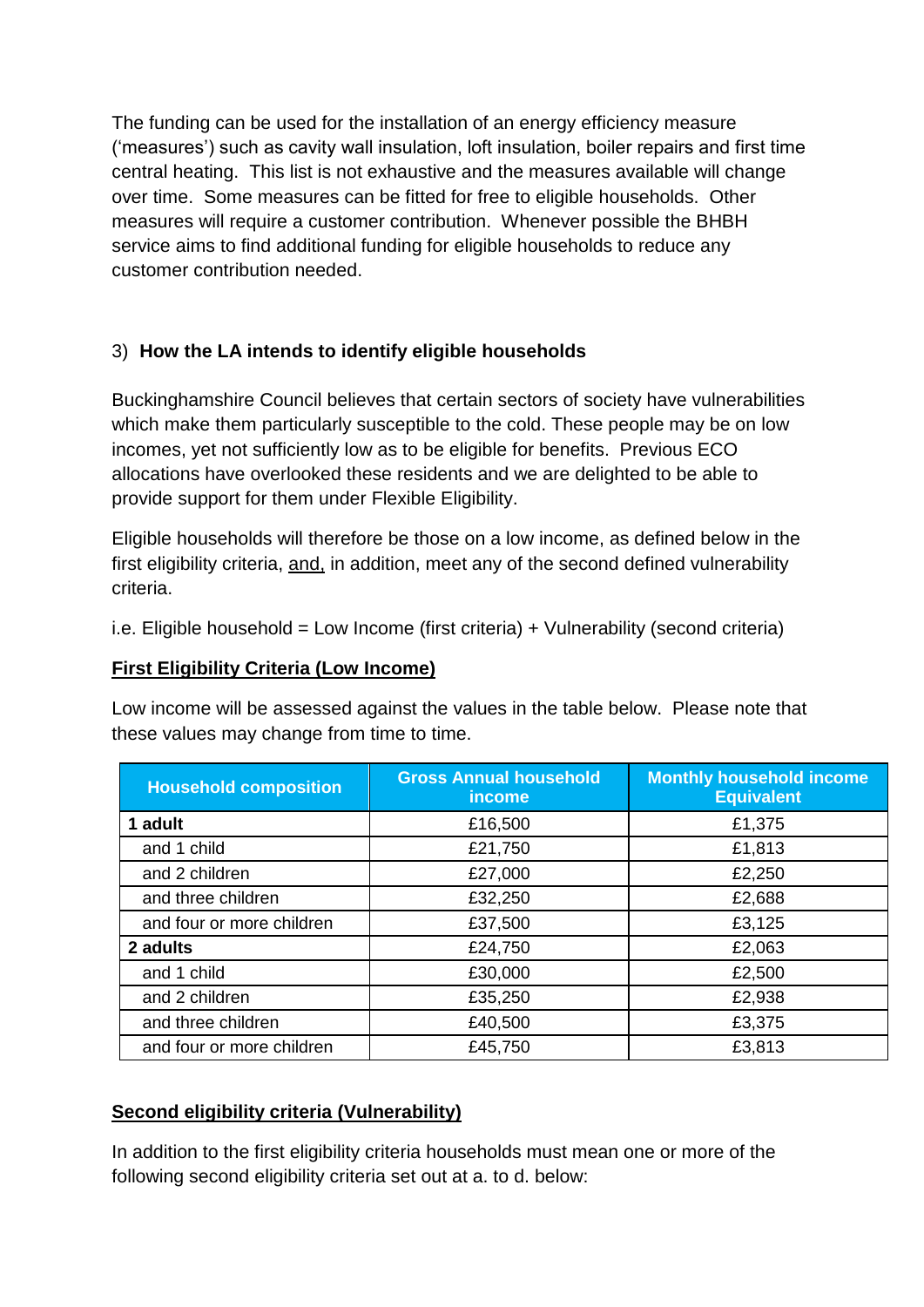### **a. Health**

Health can be a major factor in how much heat is required in a property. Therefore health criteria will be important in assessing flexible eligibility.

A household with a full-time resident who has one of the following long term and chronic health conditions

- Cardiovascular condition (incl. coronary heart disease, stroke, hypertension, transient ischemic attack)
- Respiratory condition (incl. COPD, asthma)
- Neurological or neurobiological condition (incl. dementia, Parkinson's disease, MS, epilepsy, fibromyalgia, ME)
- Musculoskeletal conditions (incl. arthritis, limited mobility, recently attended hospital due to a fall)
- Blood conditions (incl. Sickle cell disease, thalassemia)
- Cancer
- Moderate to severe mental illness (incl. schizophrenia bipolar disorder and depression where receiving regular treatment)
- Severe learning disabilities
- Autoimmune or immunodeficiency diseases (e.g. lupus, diabetes, HIV)
- Terminally ill
- Other illness exacerbated by cold (confirmed by GP)
- Entitled to free prescriptions where otherwise chargeable
- A substantial and permanent disability and is in receipt of Disability Living Allowance, Attendance Allowance or Personal Independence Payment

### **b. Age**

Age can also be a factor in how much heat is required to achieve affordable warmth, with older and younger residents being particularly adversely affected.

A household with a full time resident who is

- An adult aged 60 or over
- A child under the age of 5

### **c. Homes with a low energy ratings**

Buckinghamshire Council is also aware that some homes have characteristics which mean that they inevitably have high energy consumption. Very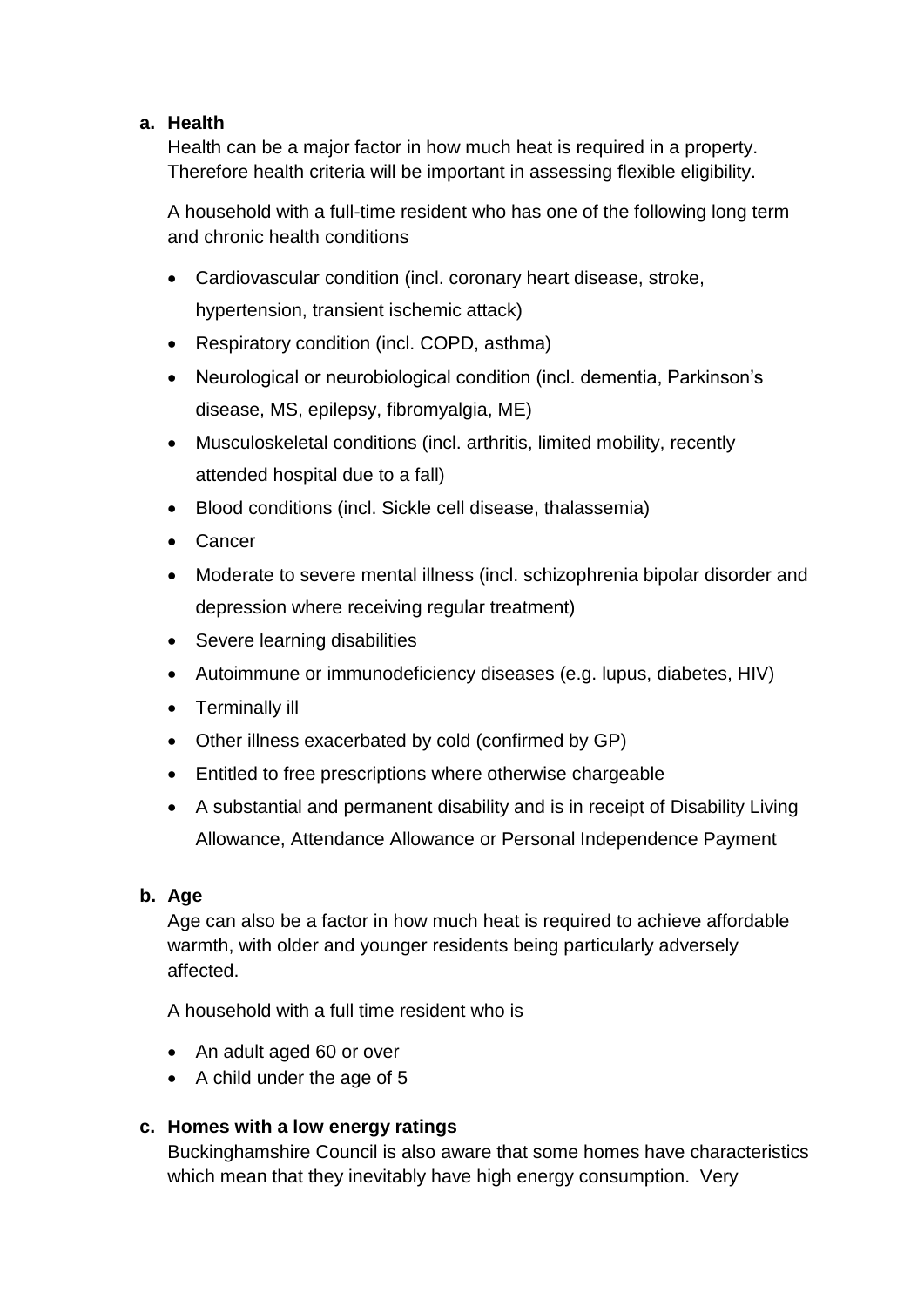inefficient properties which have not already been upgraded are, therefore, likely to be occupied by people on low incomes who also have high energy costs.

Very inefficient properties are those that have:

- an EPC banding of E, F or G and/or
- be a Park Home

#### **d. Assessed by the BHBH service**

As part of the BHBH Service, residents may be identified to have circumstances outside of the above. A final eligibility criteria is therefore:

Any household, where the residents are on a low income and where a full time resident has been confirmed as eligible by the BHBH service (Tel: 0800 107 0044).

#### **Stand-Alone Criteria**

#### **a. Solid Wall Insulation**

Buckinghamshire Council would be delighted to support the installation of solid wall insulation in the region. We will therefore agree to complete declarations for those households (regardless of income and vulnerability) who fulfil the in-fill criteria as defined by BEIS. These criteria apply when a private household is in i) the same terrace as, ii) in an immediately adjacent building to or, iii) are in the same building as a household that meets the fuel poverty/low income vulnerable to cold criteria set out above.

### **b. Fuel Poverty**

Buckinghamshire Council will complete a declaration for any resident who is confirmed as being in fuel poverty by the BHBH service. This will be calculated using the 'CSE Fuel Poverty Calculator' which is based on the official method of calculating fuel poverty by central government and takes into account more information on an individual's circumstances than listed above. The 'Fuel Poverty Methodology Handbook' can be downloaded from the gov.uk website: [www.gov.uk/government/publications/fuel-poverty](http://www.gov.uk/government/publications/fuel-poverty-methodology-handbook-2013)[methodology-handbook-2013](http://www.gov.uk/government/publications/fuel-poverty-methodology-handbook-2013)

To be assessed as for this criteria applicants should contact the BHBH Service on 0800 107 0044.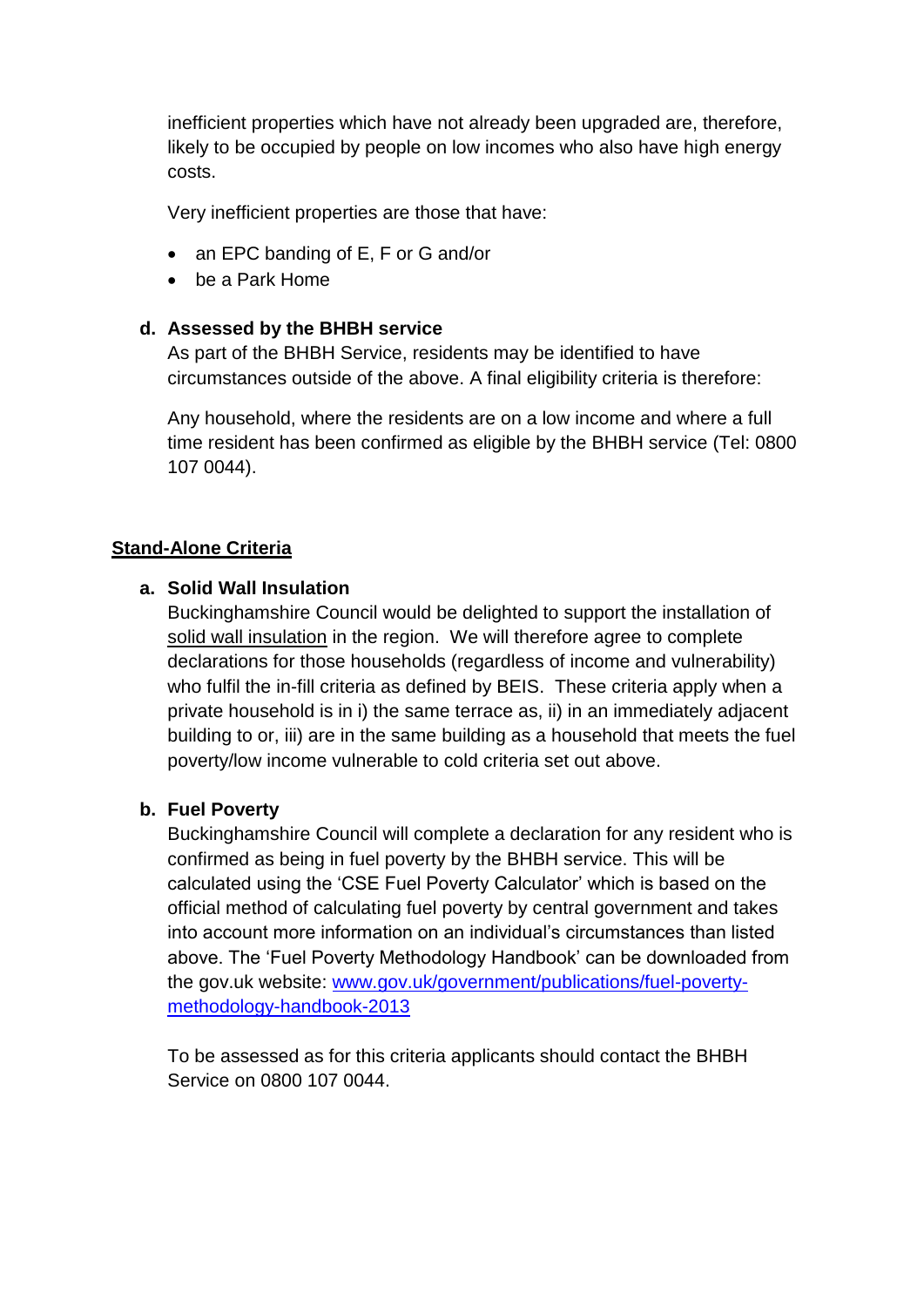### 4) **Governance and Process**

Buckinghamshire Council works with NEF and partner councils to promote energy efficiency advice and the installation of energy efficiency measures to support those in fuel poverty in the region. NEF manage the Flexible Eligibility process on behalf of the Council and the BHBH helpline is used to assess householder eligibility against the low income / vulnerability criteria set out above.

All eligible householders will be asked to complete a self-certification form and may be asked to provide documents in support of their eligibility. NEF will then seek a signed declaration from the Council which enables the relevant supplier to claim the ECO funding required to enable the requested energy efficiency measure to be installed.

The named LA contacts below will sign off declarations and will audit 3% of applications to ensure compliance with these criteria.

| <b>Position</b>                                                     | <b>Named individual</b>                                                                                                                  | <b>Responsibilities</b>                                                                              |
|---------------------------------------------------------------------|------------------------------------------------------------------------------------------------------------------------------------------|------------------------------------------------------------------------------------------------------|
| <b>Service Director Housing &amp;</b><br><b>Regulatory Services</b> | <b>Nigel Dicker</b>                                                                                                                      | <b>Signatory for SOI</b>                                                                             |
| <b>LA Contacts</b>                                                  | <b>Paul Harrington</b><br><b>Susan Morgan</b><br><b>Louise Quinn</b><br><b>John Caine</b><br><b>Stacie Brown</b><br><b>Amy Starsmore</b> | <b>Signing LA declarations.</b><br>Auditing 3% applications.                                         |
| <b>NEF Contact</b>                                                  | <b>Matt Neal</b>                                                                                                                         | <b>Management of ECO Flex</b><br>application process and<br><b>NEF Approved Supplier</b><br>Network. |

### 5) **Householder Application**

Any Buckinghamshire resident who believes that they may be eligible for help under flexible eligibility should contact Better Housing Better Health on 0800 107 0044. BHBH will check eligibility status and will supply the self-certification form to be completed. They will also refer the resident to an assessor or installer to take the process further.